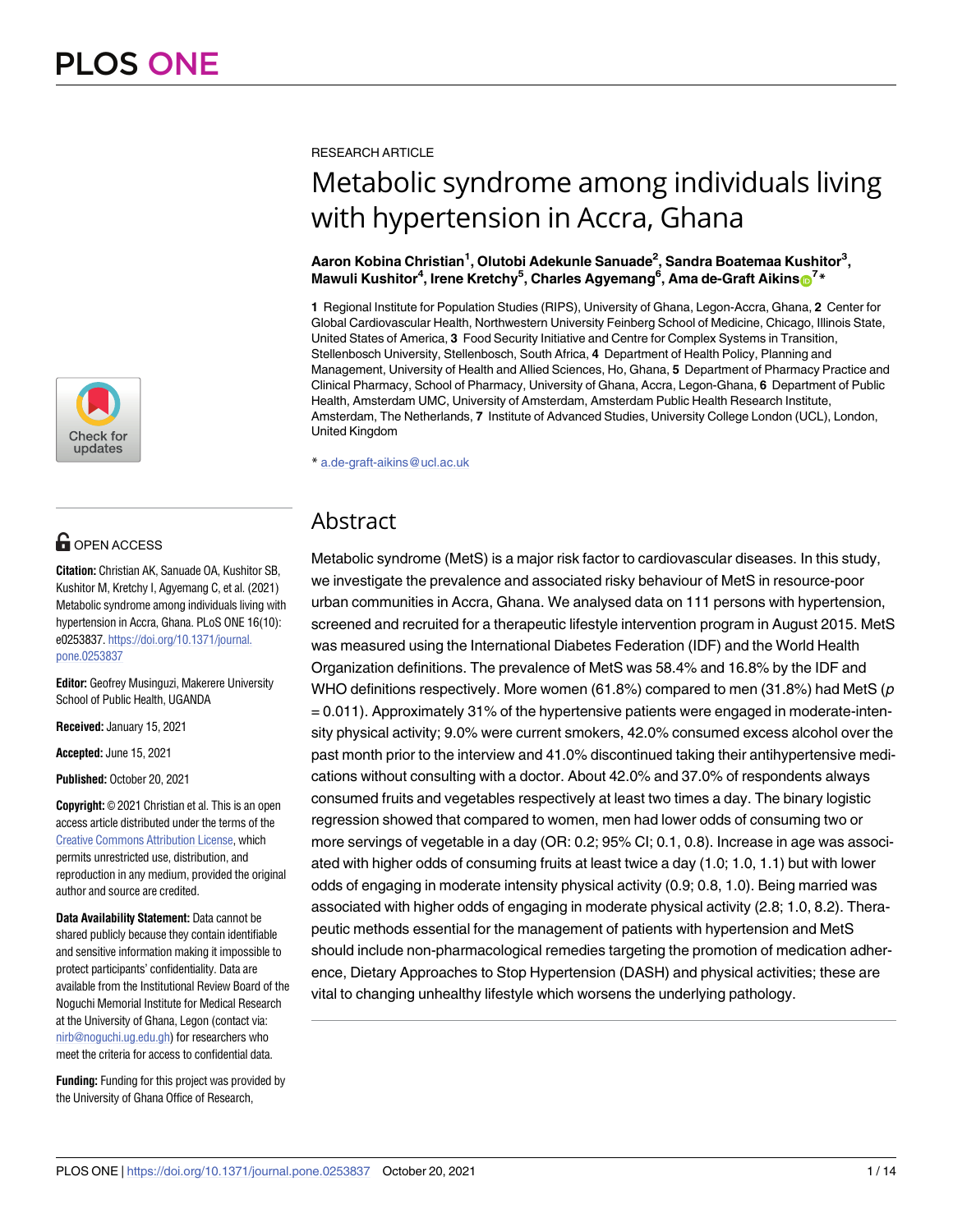<span id="page-1-0"></span>Innovation and Development (Grant recipient: Ama de-Graft Aikins; Grant/Award number: LMG-005- FSS).

**Competing interests:** The authors have declared that no competing interests exist.

### **Background**

Metabolic Syndrome (MetS) is a condition characterized by a group of risk factors resulting from the malfunction of the body's biomedical processes which increases the risk of cardiovascular diseases (CVD) and complicates the management of other chronic non-communicable diseases (NCDs) [\[1–9\]](#page-10-0). Although the critical contribution of NCDs to the region's disease burden is often overlooked [[10](#page-10-0)], both projected and current age specific mortality rates from NCDs, particularly among young adults in this region are higher compared to that of most high-income countries  $[11–16]$ . The current nutrition transition observed in many urban spaces in developing countries suggests an increase in some western dietary habits including fast foods which is high in carbohydrate and salt, moderate protein and has average fiber content [\[17\]](#page-10-0). Some observable lifestyle modifications such as lack of adequate physical activities, poor eating habits, high alcohol consumption, smoking and substance abuse contribute significantly to the current disease landscape [[18](#page-10-0)–[23](#page-11-0)]. These setting provides favorable conditions for MetS and major risk factor for hypertension and other NCDs.

NCDs are now major causes of disability and deaths in Ghana. The burden of risk factors leading to various NCDs in Ghana has been underestimated [\[24\]](#page-11-0). The World Health Organization report on NCDs country profiles in 2018 reveals that NCDs caused the death of estimated 94,400 persons in Ghana in 2016 [\[25\]](#page-11-0) with hypertension and cardiovascular diseases (CVDs) do constituting a significant proportion of the country's NCD burden. Compared to HIV with a prevalence of 1.8%, the prevalence of hypertension in rural and urban centres ranges from 27.0% to 32.3% respectively [\[26\]](#page-11-0). Hypertension currently ranks fifth in outpatient mortality nationwide but second in the Greater Accra Region [\[27\]](#page-11-0).

Diagnosing MetS is meant to identify persons with an elevated risk of both type 2 diabetes and cardiovascular diseases [[28](#page-11-0)]. Although rise in hypertension could exacerbate the burden of MetS and vice versa, there is limited information on the burden of MetS among people living with hypertension from community surveys in developing countries such as Ghana. The purposes of the present study were 1) to investigate the prevalence of metabolic syndrome among hypertensives living in resource poor urban communities in Accra, Ghana using the IDF and WHO definitions of the condition 2) and examine individual risky behaviour of MetS

## **Data and methods**

#### **Study design**

This was a cross-sectional study. Analysis was based on the baseline data of a communitybased psychosocial intervention addressing cardiovascular diseases [\[29\]](#page-11-0). The project was titled "Developing community-based cardiovascular disease care in Ghana: a therapeutic lifestyle approach to hypertension management in Ga Mashie, Accra"- "Tsui Anaa".

#### **Study area**

This study was carried out in two urban poor communities, James Town and Ussher Town, in Accra, Ghana. With funding from the Secretariat of the African Caribbean and Pacific Group of States–ACP-EU Cooperation Programme in Higher Education (EDULINK) and IDRC, the Regional Institute for Population Studies, University of Ghana, established a demography and population health research field site in the two communities, typically known as Ga Mashie. Some of the oldest settlements in Accra are located in Ga Mashie and the major livelihoods of community members include trading, fishing and fishing related activities. The two communities are densely populated, with poor access to social amenities. Further details about the study sites have been provided elsewhere [[27](#page-11-0), [30–33\]](#page-11-0).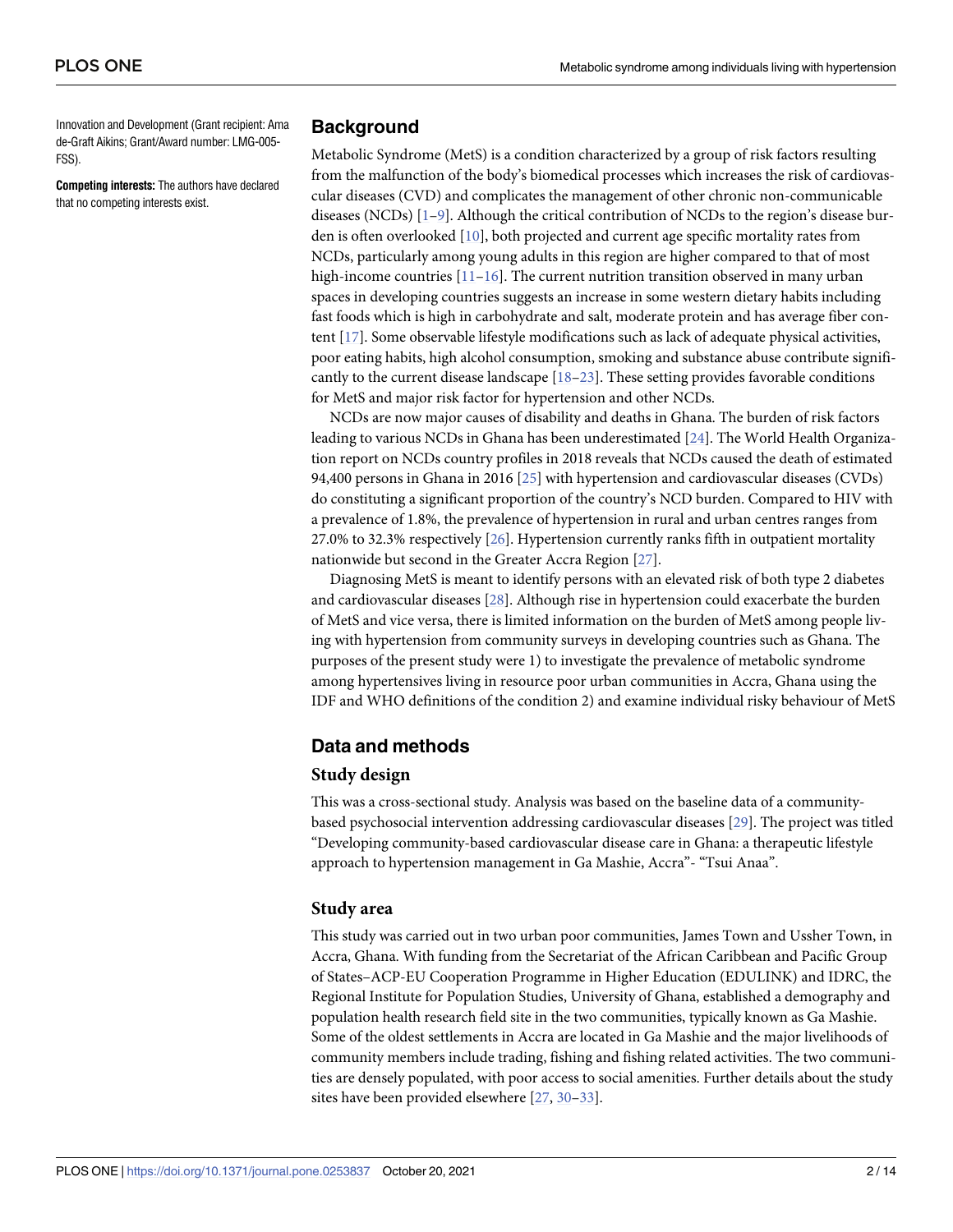### <span id="page-2-0"></span>**Sampling design and sample**

The sampling frame for the EDULINK research involves the systematic selection of forty households from 29 randomly selected enumeration areas. After three waves of data collection conducted at approximately 18-month intervals in 2010 (June), 2011 (December) and 2013 (August) with households and individuals, 202 persons self-reported as having been diagnosed hypertension by medical personnel. These individuals were invited to take part in the Tsui Anaa study, however, only 111 participated.

#### **Data collection**

Baseline data of individuals with elevated diastolic and systolic blood pressure (individuals with hypertension) who agreed to be part of the intervention program were collected in August 2015. Questionnaires used were guided by previous experience grain from surveys conducted in the study area over the past decade. All questionnaire used were pretested and reviewed before administering to study respondents. Data collected by trained and experienced enumerators included: a) sociodemographic characteristics (age, marital status, education, occupation, and ethnicity), lifestyle habits (smoking and alcohol consumption status) and current medications use; b) anthropometric measurements: Body weight and height, measured to the nearest 0.1 kg and centimetres respectively using a digital scale and a carpenter's tape measure). Waist and hip circumference were measured with a flexible and non-distensible tape; All anthropometric measurement were done by two trained examiners. Two examiners were used for logistical reason and also because it was the minimum required to check inter examiner reliability. Collections of biochemical assays which included the collection of venous blood by a trained biomedical officer after a 12-h overnight fast; serum samples were evaluated for total cholesterol, HDL cholesterol, and triglycerides using standard methods at the Noguchi Memorial Institute for Medical Research at the University of Ghana, Legon; d) Blood pressure measurements taken with a standard mercury sphygmomanometer following a recommendation by the America Heart Association by trained health personnel's [[34](#page-11-0), [35](#page-11-0)]. Respondents blood pressure readings were measured using the Omron Automatic Upper Digital Blood pressure monitor (HEM-907) at intervals of 10 minutes or more.

#### **Ethics statement**

The study was approved by the Institutional Review Board of the Noguchi Memorial Institute for Medical Research at the University of Ghana, Legon. The ethical clearance number was 088/13-14. All the participants provided written informed consent.

#### **Measures**

**Metabolic syndrome.** MetS was estimated using the International Diabetes Federation (IDF) and World Health Organization (WHO) definitions [[2](#page-10-0), [28](#page-11-0), [36](#page-11-0)]. Given that respondent in this study were all individuals living with hypertension, MetS definition given by the IDF is as follows; Waist Circumference  $\geq$  94cm in men or  $\geq$ 80cm in women plus one or more of the following:

- Low High -density lipoprotein (HDL): (*<*40mg/dl in males or *<*50mg/dl in females) or specific treatment for this lipid abnormality.
- Hypertriglyceridemia (TG $\geq$ 150mg/dl) or specific treatment for this lipid abnormality.
- Dysglycaemia (Fasting Plasma Glucose (FPG)  $\geq$  100mg/dl) or previous diagnosis of type 2 diabetes [[2\]](#page-10-0).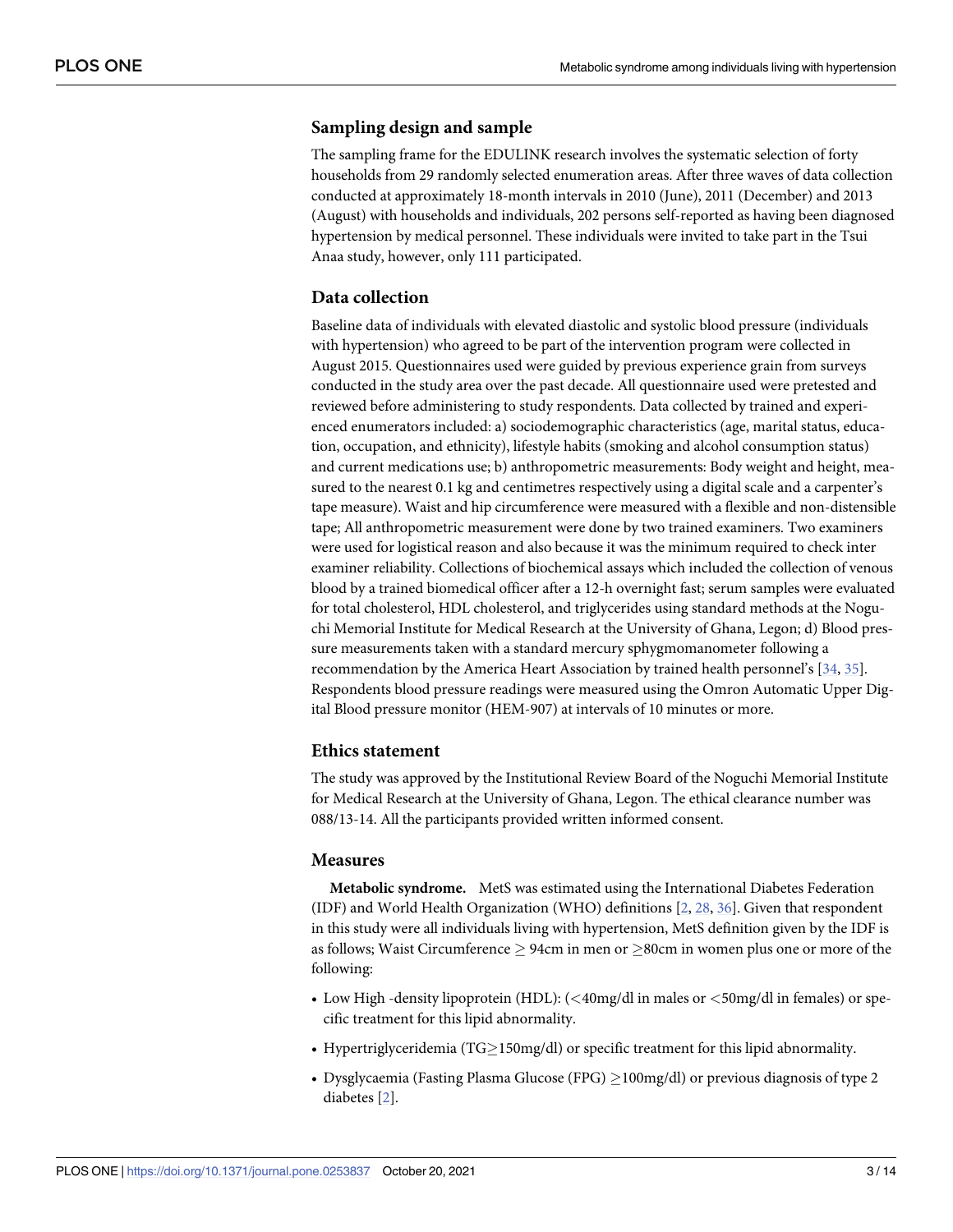<span id="page-3-0"></span>The MetS definition by WHO is as follows [\[37\]](#page-11-0); hyperinsulinemia or hyperglycemia (fasting Plasma glucose  $\geq 110$  mg/dl) in addition to one or more of the following:

- Hypertriglyceridemia (TG $\geq$ 150mg/dl i.e.,  $\geq$  1.7 mmol/l) or specific treatment for this lipid abnormality
- Low High-density lipoprotein (HDL): (*<* 40 mg/dl or 1.03 mmol/l in males or *<* 50mg/dl i.e., 1.29 mmol in females)
- BMI:  $> 30 \text{ kg/m}^2$

**Excessive alcohol intake.** Female respondents who reported consuming four or more drinks of the same alcohol beverage on a single occasion and male respondents who reported consuming five or more drinks of the same beverage type on a single occasion [\[38\]](#page-11-0).

**Vegetable and fruits consumption.** Respondent who reported consuming at least two servings of fruits and/or vegetables a day were considered as having a positive dietary practice with respect to fruits and vegetables. Examples of commonly consumed fruits in study area are oranges, bananas, pineapples and mangoes.

**Dietary management knowledge.** Recommended dietary management of NCDs includes reduction of refined sugars and fat intake and the increase consumption of dietary fiber. Respondents who responded to having knowledge about how to reduce dietary sugar and fat and increase dietary fiber were considered to have appropriate dietary management knowledge with respect to NCDs.

**Moderate-intensity physical activity.** Respondents were asked about the number of days per week for which they engage in activities that cause small increase in breathing or heart rate such as brisk walking (or carrying light loads) for at least 10 minutes continuously. Those who engaged in such activities for 1–4 times over the past seven days were termed as engaging in moderate-intensity physical activity [[31](#page-11-0)].

**Medication adherence.** Respondent were asked if they were taking any prescribed orthodox medications for the management of hypertension.

#### **Data analysis**

The data were analysed using Stata version 12 [[39](#page-11-0)]. Continuous clinical and biochemical data of study subjects were expressed as means and standard deviations and proportions were used to represent discrete/categorical variables. Continuous data were compared using unpaired ttest. Chi-square tests were used for differences in the proportion of categorical variables between groups.

Given the critical role central obesity (i.e., elevated waist circumference) is in predicting chronic diseases such as hypertension and diabetes particularly in sub-Saharan populations [\[40\]](#page-11-0), further analysis to determine of how MetS influences lifestyle behavior was conducted with the IDF criteria which considers central obesity as a mandatory requirement to be diagnosed as having MetS unlike the WHO definition. Additionally, the use of the IDF definition of MetS is more suited in used more in community surveys such as current study as oppose to the WHO criteria for MetS [[41](#page-11-0), [42](#page-11-0)]. A binary logistic regression analysis was conducted to determine selected sociodemographic correlates of specific lifestyle behaviour linked to either risk or management of NCDs.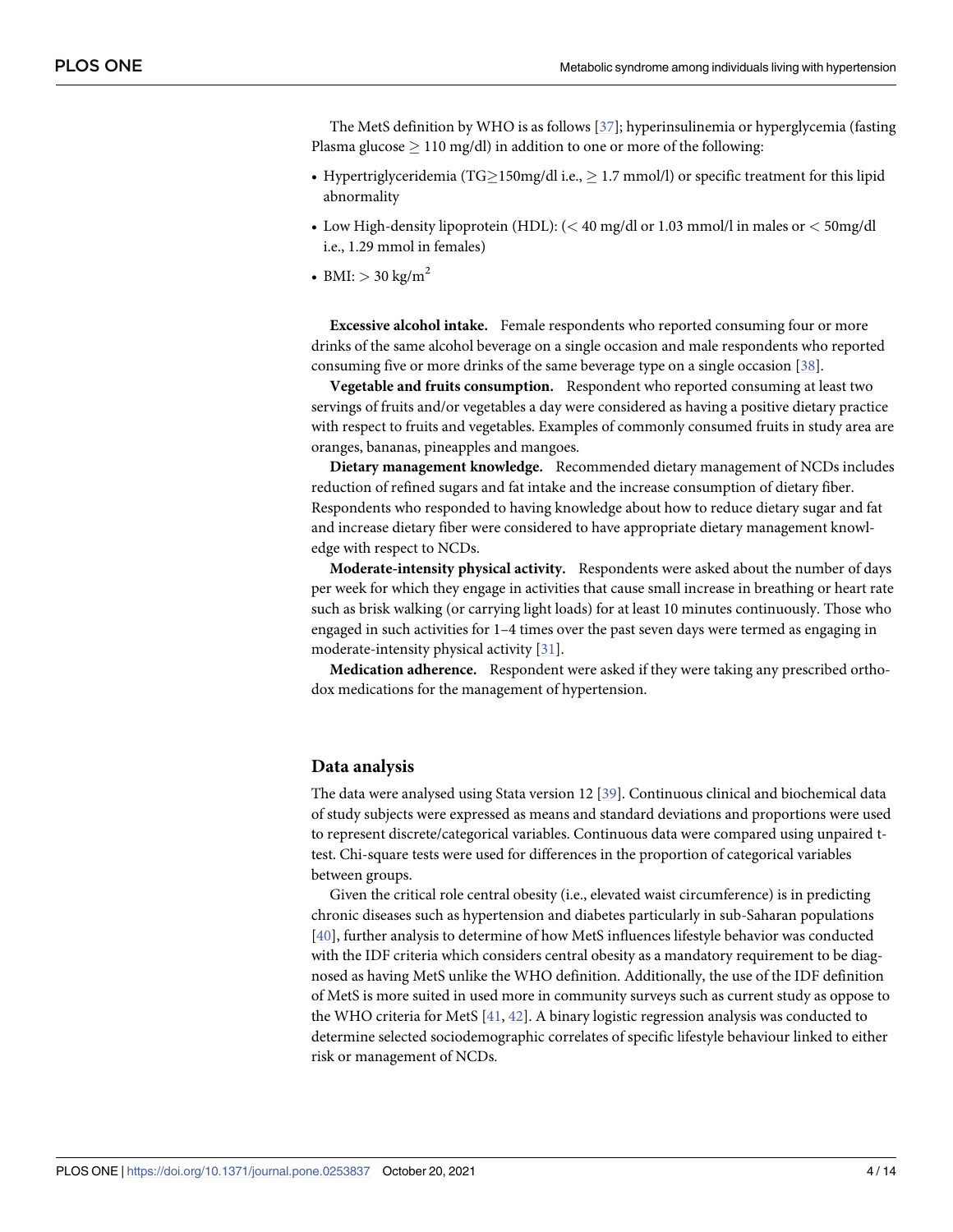## **Results**

Table 1 shows the background characteristics of the study respondents. The study sample had more females (n = 89) than males (n = 22). The mean age of respondents was  $57 \pm 11.2$  with no statistical difference between the ages of the males and females. More than half (51.4%) were not married, and the proportion was significantly higher among females than males. The predominant ethnic group was the Ga-Damgbe. Compared to women in the study group, significantly more males were married and belonged to the Ga-Damgbe ethnic group. A little

| Table 1. Selected background characteristics, anthropometric indices and biochemical assays of study participants by sex. |  |  |
|---------------------------------------------------------------------------------------------------------------------------|--|--|
|                                                                                                                           |  |  |

| Characteristics                    | Total $(N = 111)$ | Female $(n = 89)$ | Male $(n = 22)$  | P-Value            |
|------------------------------------|-------------------|-------------------|------------------|--------------------|
| <b>Marital Status</b>              |                   |                   |                  |                    |
| Not Married                        | 51.4(57)          | 56.2 (50)         | 18.2(4)          | 0.001 <sup>a</sup> |
| Married                            | 48.6(54)          | 43.8 (39)         | 81.8(18)         |                    |
| <b>Educational Status</b>          |                   |                   |                  |                    |
| No Education                       | 10.8(12)          | 11.2(10)          | 9.1(2)           | $0.312^a$          |
| Primary                            | 32.4 (36)         | 36.0(32)          | 18.2(4)          |                    |
| Middle/JHS                         | 36.0(40)          | 34.8 (31)         | 40.9(9)          |                    |
| Secondary +                        | 20.7(23)          | 18.0(16)          | 31.8(7)          |                    |
| Ethnicity                          |                   |                   |                  |                    |
| Ga-Damgbe                          | 82.0 (91)         | 87.6 (78)         | 59.1(13)         | 0.002              |
| Other                              | 18.0(20)          | 12.4(11)          | 40.9(9)          |                    |
| Age                                | $57.0 \pm 11.2$   | $57.5 \pm 11.8$   | $58.7 \pm 8.9$   | 0.130              |
| Anthropometric indictor            |                   |                   |                  |                    |
| Waist circumference $(n = 104)$    | $100.3\pm23.0$    | $100.3\pm24.5$    | $100.4 \pm 16.5$ | 0.041              |
| BMI $(Kgm^{-2})$                   | $32.3 \pm 8.1$    | $32.9 \pm 8.1$    | $29.8 \pm 7.7$   | 0.792              |
| Normal                             | 16.4(17)          | 13.3(11)          | 28.6(6)          | 0.234              |
| Overweight                         | 31.7(33)          | 32.5(27)          | 28.6(6)          |                    |
| Obese                              | 51.9(54)          | 54.2 (45)         | 42.9(9)          |                    |
| <b>Biochemical Assays</b>          |                   |                   |                  |                    |
| TG (mmol/l)                        | $7.3 \pm 3.4$     | $7.5 \pm 3.2$     | $6.8 \pm 3.8$    | 0.315              |
| Normal                             | 64.9 (72)         | 61.8(55)          | 77.3(17)         | 0.173              |
| Dyslipidaemia                      | 35.1(39)          | 38.2 (34)         | 22.7(5)          |                    |
| HDL-C(mmol/l)                      | $1.2 \pm 0.3$     | $1.2 \pm 0.3$     | $1.1 \pm 0.2$    | 0.015              |
| Normal                             | 45.9(51)          | 40.4(36)          | 68.2 (15)        | 0.019              |
| Low HDL-C                          | 54.1 (60)         | 59.6 (53)         | 31.8(7)          |                    |
| FBG (mmol/l)                       | $5.3 \pm 2.9$     | $5.4 \pm 3.0$     | $4.9 \pm 2.5$    | 0.257              |
| Normal                             | 67.6(75)          | 63.3(59)          | 72.7(6)          | 0.564              |
| Diabetic                           | 32.4              | 33.7 (30)         | 27.3(6)          |                    |
| <b>Hemodynamic Parameters</b>      |                   |                   |                  |                    |
| SBP (mmHg)                         | $151.2 \pm 25.1$  | $150.0 \pm 25.3$  | $155\pm24.4$     | 0.330              |
| DBP (mmHg)                         | $96.3 \pm 14.8$   | $95.2 \pm 14.9$   | $100.5 \pm 14.1$ | 0.135              |
| Duration of hypertension in months | $85.4 \pm 87.3$   | $83.5 \pm 84.3$   | $87.4 \pm 90.0$  | 0.661              |
| Metabolic Syndrome                 |                   |                   |                  |                    |
| <b>IDF MetS Criteria</b>           | 58.4 (59)         | 64.2 (52)         | 35.0(7)          | 0.018              |
| WHO MetS Criteria                  | 16.8(17)          | 17.3(14)          | 15.0(3)          | $0.554*$           |

Values presents mean ±standard deviation (SD) or % (n). Continuous data were compared using unpaired t-test whilst categorical data were compared using chi-square and Fischer's exact test (<sup>a</sup>) where indicated.

<https://doi.org/10.1371/journal.pone.0253837.t001>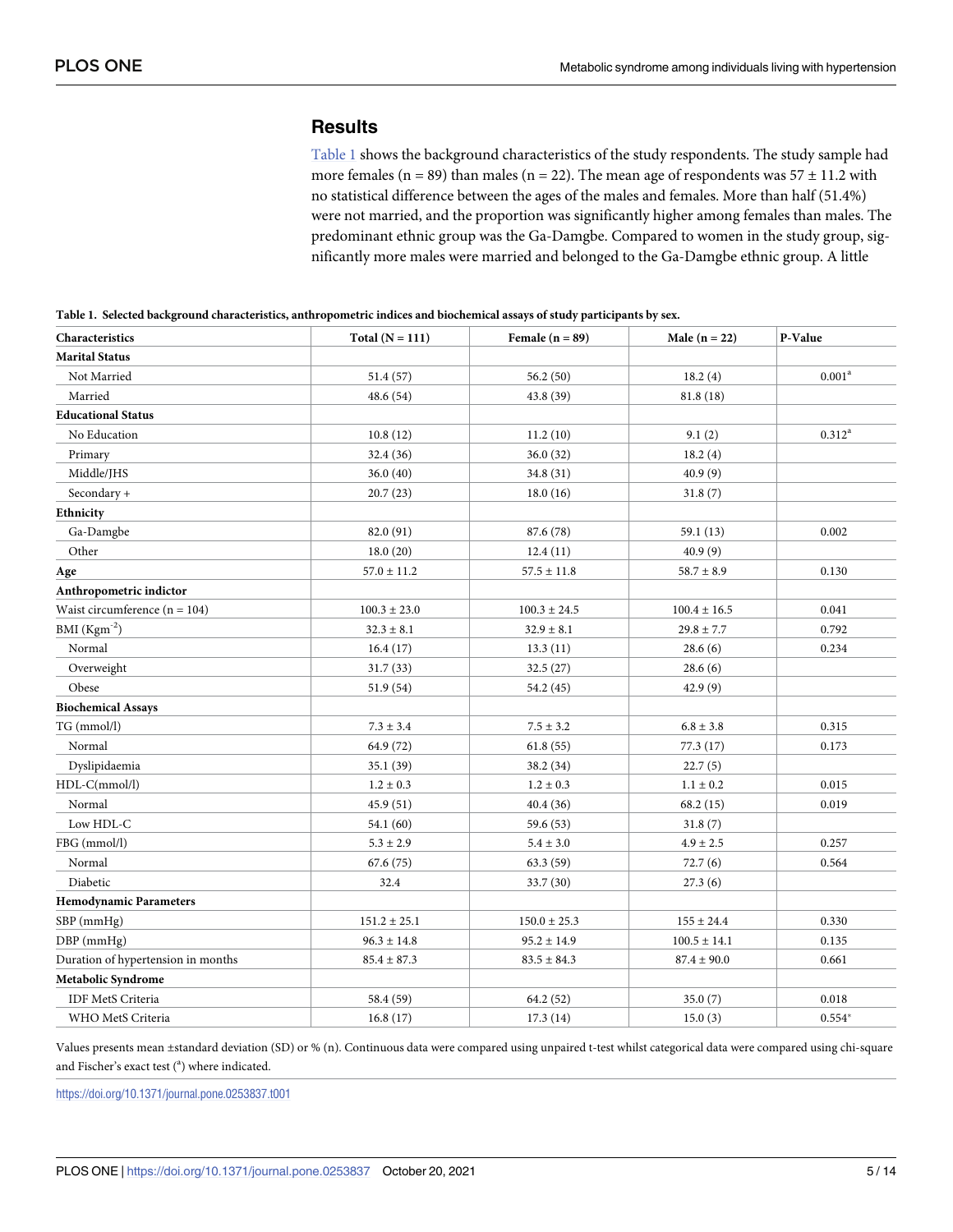over a tenth (10.8%) of respondents had no formal education and approximately 21% had secondary education or more.

Except for the mean value for fasting blood glucose (FGP), the mean values for waist circumference, BMI, triglycerides, HDL-cholesterol, SBP and DBP were all above normal recommended levels. The mean waist circumference of men was significantly higher than that of the women ( $p = 0.041$ ), while the mean HDL-cholesterol of the women was greater than the men  $(P = 0.015)$ .

The prevalence of obesity, diabetes, and dyslipidaemia (elevated triglycerides) and low HDL was 48.6%, 32.4%, 35.1% and 54.1% respectively among the participants. Significantly, a higher proportion of males (60.0%) had low HDL compared to the females (31.8%).

The prevalence of MetS was 58.4% and 16.8% using the IDF and WHO criteria respectively. Significantly higher proportions of females (64.2%) compared to males (35.0%) had MetS using the IDF criterion.

#### **Risk behaviours for metabolic syndrome or NCDs**

Approximately 36.6% and 42.6% of the respondents consumed at least two servings of vegetables and fruits a day either frequently or often, respectively (Table 2). A little above a third (32.7%) were excessive alcohol consumers.

Of all risk behaviours reported, smoking featured the least (9.9%) among the current study sample. Approximately 50.0% and 63.4% of the participants had some knowledge about how to increase their dietary fibre intake and reduce their dietary sugar respectively. For the control of fat and cholesterol, approximately 63.4% indicated they had some knowledge of appropriate

| Lifestyle behaviour                                     | Total     | <b>MetS</b> status |           | p-value |
|---------------------------------------------------------|-----------|--------------------|-----------|---------|
|                                                         |           | Non-MetS           | MetS      |         |
|                                                         |           | $N = 42$           | $N = 59$  |         |
| Vegetables                                              |           |                    |           |         |
| Sometimes consumes two serving per day                  | 63.4 (64) | 69.1(29)           | 59.3 (35) | 0.317   |
| Always/often eats at least two servings per day         | 36.6(37)  | 30.9(13)           | 40.7(37)  |         |
| Fruits                                                  |           |                    |           |         |
| Sometimes consumes two serving per day                  | 57.4 (58) | 61.9(26)           | 54.2 (32) | 0.442   |
| Always/often eats at least two servings everyday        | 42.6(43)  | 38.1(16)           | 45.8 (43) |         |
| Alcohol consumption                                     |           |                    |           |         |
| Excessive alcohol                                       | 32.7(33)  | 38.1(16)           | 28.8(17)  | 0.327   |
| Smoking                                                 |           |                    |           |         |
| Currently smoking                                       | 9.9(10)   | 16.7(7)            | 5.1(3)    | 0.055   |
| Physical activity                                       |           |                    |           |         |
| Moderate intensity                                      | 32.7(33)  | 23.8(10)           | 39.0 (23) | 0.109   |
| Knowledge of risk reduction                             |           |                    |           |         |
| Reduction of fats                                       | 63.4 (64) | 59.5(25)           | 66.1 (39) | 0.499   |
| Reduction of sugars                                     | 63.4 (64) | 57.1 (24)          | 67.8(42)  | 0.273   |
| Increase dietary fibre                                  | 49.5(50)  | 38.0(21)           | 57.6 (34) | 0.053   |
| Medication adherence                                    |           |                    |           |         |
| Stop taking medications when symptoms are under control | 42.6(43)  | 45.2 (19)          | 40.7(24)  | 0.648   |

**Table 2. Selected lifestyle behaviour characteristics by respondents' metabolic syndromes status.**

Values presented as percentages with frequencies in parenthesis. Comparison determined using chi-square test.

<https://doi.org/10.1371/journal.pone.0253837.t002>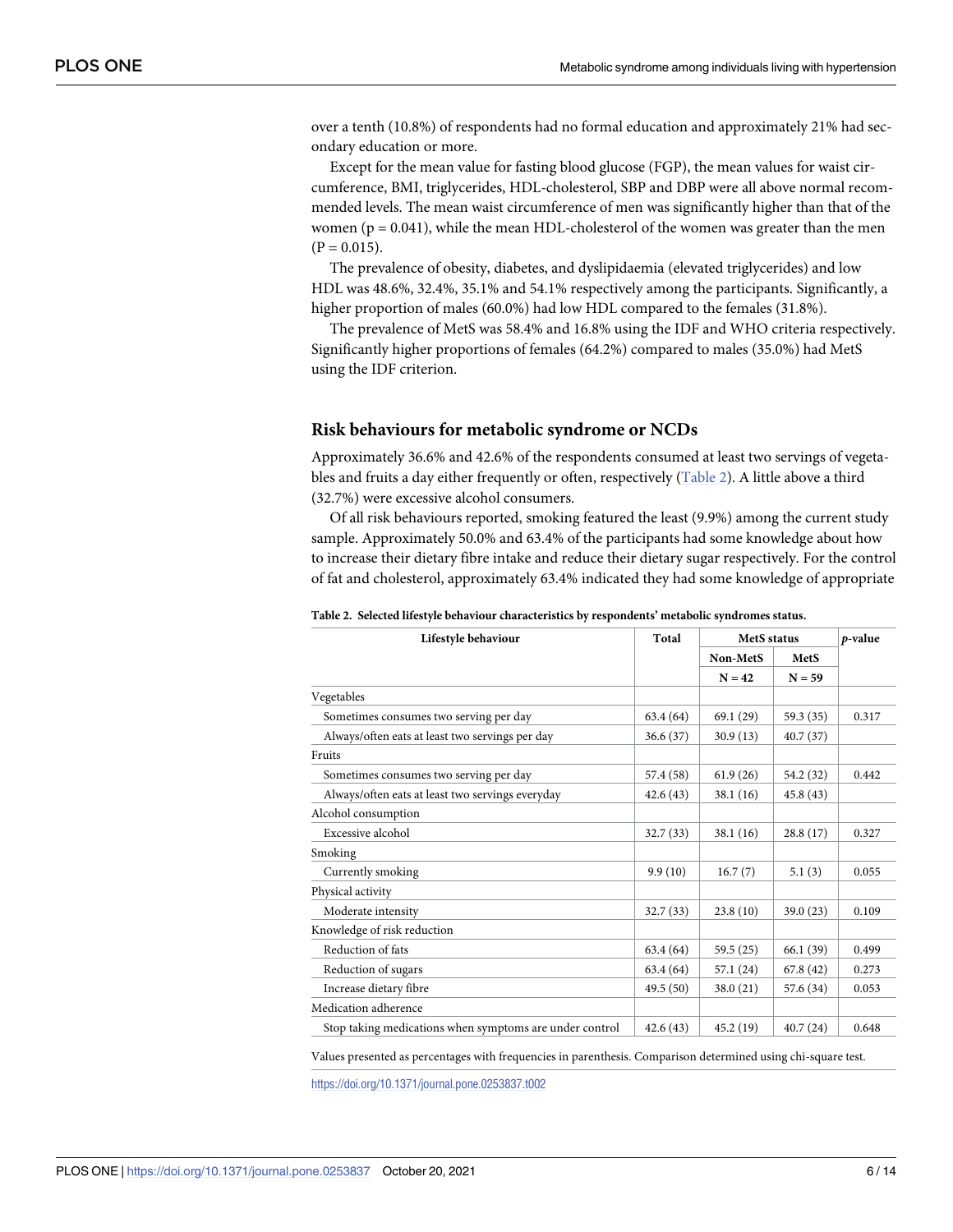meals or meal regimes to consume. Significantly, more respondent living with MetS had some knowledge about how to increase dietary fibre than their counterpart who did not have MetS

Further, about a-third of the respondents (32.7%) were engaged in moderate-intensity physical activity. Over two-fifth (42.6%) reported to cut back or stop taking medication without informing a doctor anytime they felt their condition had improved. Except for currently smoking, there were no significant differences between the proportion of individuals with or without Mets with respect to selected lifestyle behaviour.

#### **Correlates of lifestyle behaviour**

Table 3 shows the relationship between MetS status and lifestyle behaviour of study respondents, controlling for selected sociodemographic factors. The results showed that MetS status only was associated with knowledge of dietary management, specifically the increase of dietary fiber in meals. The odds of having knowledge concerning dietary risk management were higher for those with MetS compared to those without MetS [Odds Ratio = 3.4, 95% CI: 1.3– 8.6]. Sex was the only factor associated with vegetable consumption, and the results showed that males were less likely to consume at least two servings of vegetables daily compared to their female counterparts. With respect to fruit consumption, advancement in age significantly increased the odds of consuming at least two (2) servings of fruits daily. The odds of consuming excess alcohol were higher for those living in Ussher Town compared with their counterparts in James Town.

|                                       | Vegetable<br>consumption <sup>1</sup> | Fruit<br>Consumption <sup>2</sup> | Moderate intensity<br><b>Physical Activity</b> | Alcohol<br>Consumption <sup>3</sup> | knowledge of dietary risk management-<br>Increase fiber intake <sup>4</sup> |
|---------------------------------------|---------------------------------------|-----------------------------------|------------------------------------------------|-------------------------------------|-----------------------------------------------------------------------------|
| Variable                              | OR [95% CI]                           | OR [95% CI]                       | OR [95% CI]                                    | OR [95% CI]                         | OR [95% CI]                                                                 |
| MetS (ref: Non-<br>Met <sub>S</sub> ) |                                       |                                   |                                                |                                     |                                                                             |
| MetS                                  | $1.2$ [0.5, 3.1]                      | $1.3$ [0.5, 3.4]                  | $1.6$ [0.6, 4.7]                               | $0.83$ [0.33, 2.0]                  | $3.4$ [1.3, 8.6]**                                                          |
| Sex (ref: Female)                     |                                       |                                   |                                                |                                     |                                                                             |
| Male                                  | $0.2$ [0.1, $0.8$ ]**                 | $0.6$ [0.2, 1.9]                  | $0.6$ [0.2, 2.2]                               | $2.21$ [0.71, 6.8]                  | $2.4$ [0.7, 7.6]                                                            |
| Marital Status (ref:<br>Single)       |                                       |                                   |                                                |                                     |                                                                             |
| Married                               | $1.1$ [0.4, 3.1]                      | $1.1$ [0.4, 3.0]                  | $2.8$ [1.0, 8.2]*                              | $0.97$ [0.93, 1.0]                  | $0.5$ [0.2, 1.3]                                                            |
| Formal education                      |                                       |                                   |                                                |                                     |                                                                             |
| Primary                               | $2.8$ [0.6, 14.4]                     | 4.3 $[0.8, 22.4]^*$               | $0.4$ [0.1, 2.4]                               | $0.7$ [0.2, 3.7]                    | $0.8$ [0.2, 3.6]                                                            |
| Middle/JHS                            | $1.9$ [0.4, 9.3]                      | $3.7$ [0.7, 18.9]                 | $0.7$ [0.1, 3.6]                               | $0.4$ [0.1, 1.9]                    | $0.6$ [0.1, 2.8]                                                            |
| Secondary+                            | $2.4$ [0.4, 13.6]                     | 4.1 $[0.7, 23.2]$                 | $0.5$ [0.1, 3.0]                               | $0.6$ [0.1, 3.4]                    | $1.2$ [0.3, 6.2]                                                            |
| Age in years                          | $1.0$ [1.0, 1.1]                      | $1.0$ [1.0, $1.1$ ]**             | $0.9\ [0.9, 1.0]^{**}$                         | $0.9$ [0.9,1.0]                     | $1.0$ [1.0, 1.1]                                                            |
| Place (Ref: James<br>Town)            |                                       |                                   |                                                |                                     |                                                                             |
| <b>Ussher Town</b>                    | $1.7$ [0.0, 1.4]                      | $1.54$ [0.67, 3.5]                | $1.1$ [0.4, 3.0]                               | $3.5$ [1.4, 9.1]**                  | $0.7$ [0.0, 4.7]                                                            |

**Table 3. Correlates of lifestyle behaviour associated with the risk of NCDs.**

 $***P<0.001$ 

 $*$  $P < 0.05$ 

 $*P < 0.1$ .

<sup>1</sup>Consuming at least two serving of vegetables per day.

<sup>2</sup> Consuming at least two serving of fruits per day.

<sup>3</sup> Consuming excess amount of alcohol (5 or more per single occasion for men and 4 or more for women).

<sup>4</sup> Knowledge of dietary risk management of chronic disease (increasing consumption of fiber).

<https://doi.org/10.1371/journal.pone.0253837.t003>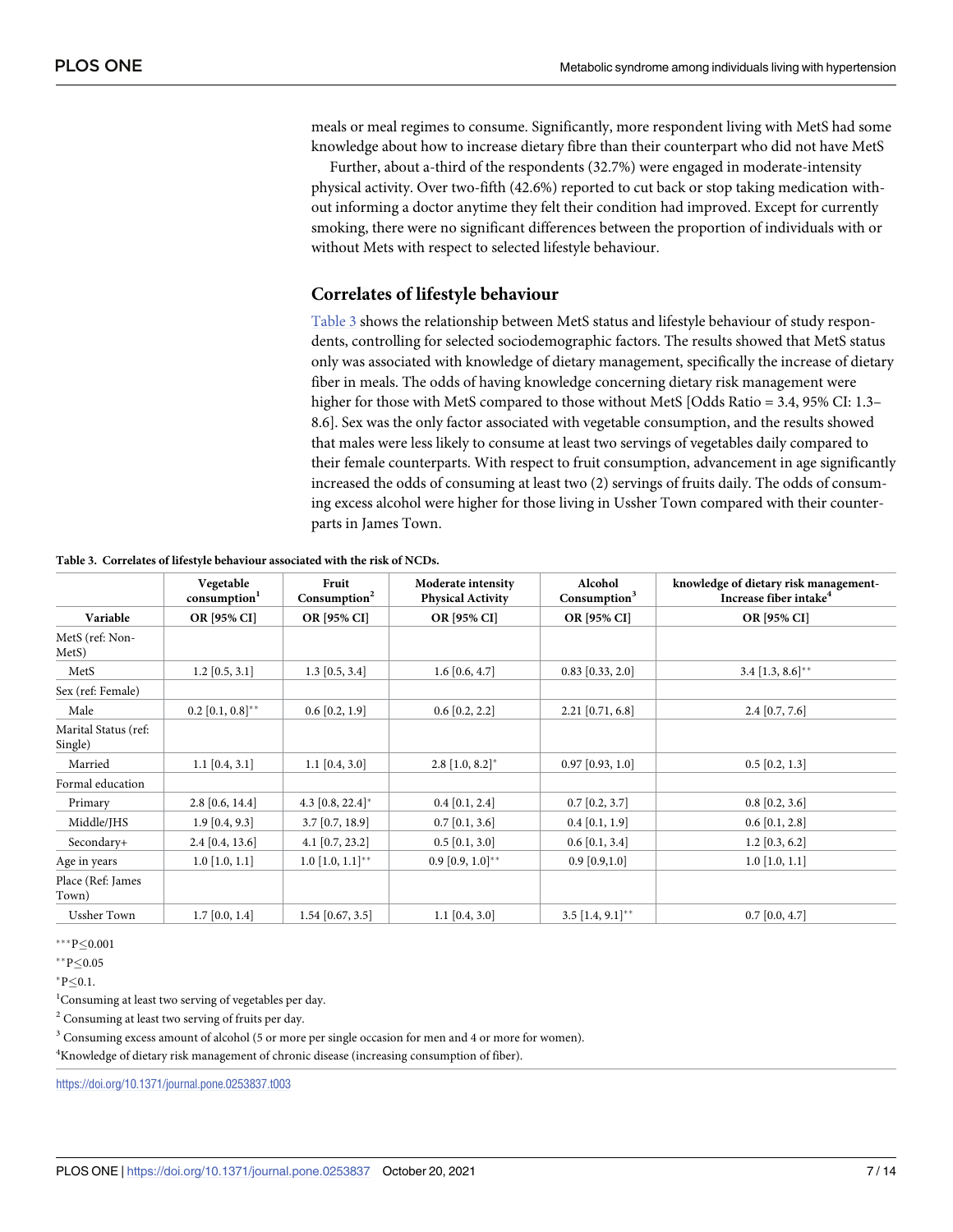#### <span id="page-7-0"></span>**Discussion**

This study shows that more than half of all the individuals with hypertension enrolled for the Tsui Anaa study in Jamestown and Ussher Town had MetS. The prevalence of MetS in this population was higher than the 31.7% and 34.6% prevalence observed among urban Black adult population in both Cape Town, South Africa and in Seychelles respectively [[43](#page-11-0)]. However, this higher prevalence of MetS may be attributed to the fact that all respondents screened for this study were purposively confirmed persons with hypertension. Consistent with other studies, the prevalence of MetS varies among men and women [\[44–46](#page-12-0)]. Similarly, higher prevalence of metabolic syndrome among women compared to men have been reported in rural South Africa (women: 25% vs. men 10.5%) and among an urban population in Kenya (women: 40.2% vs. 29%) [[47](#page-12-0), [48](#page-12-0)].

The higher prevalence of MetS observed among women may be attributed to the increasing trend of overweight and obesity seen in women in this region. Using data from the Demographic and Health Survey of 24 different countries, Amugsi et al. (2017) reported an increase in overweight and obesity among women of reproductive age particularly in urban Africa, with an observed doubling or tripling of obesity among this age group over approximately a decade [\[49\]](#page-12-0). Using a case study of South Africa, some reasons given for the higher obesity rate in women compared to men are that; nutritionally deprived girls were more likely to be obese women, whereas being nutritionally deprived as a boy had no significant effect on the risk of obesity in adulthood [\[50\]](#page-12-0). Also, an improvement in socioeconomic status in women was associated with obesity level, an effect absent in men [\[50\]](#page-12-0). Contrarily, Peer et al. (2015) observed that this trend of higher prevalence of MetS among women compared to men in most sub-Saharan African countries is not observed in African Americans and in high income countries.

The results showed that knowledge of dietary management was significantly higher among those with MetS. This is not surprising because those with MetS usually receive information and counselling on lifestyle modification from health care professionals [\[51\]](#page-12-0). Increased consumption of dietary fiber is recommended as it is considered to modulate parameters associated with metabolic syndrome, such as general food intake, glycemia, insulinemia, blood lipids and blood pressure [[52](#page-12-0)]. Less than half of the respondents, though being individuals living with hypertension were consuming fruits and vegetables always or often at least twice a day. This was particularly worrying given the importance of consuming fruit and vegetables in the dietary management of MeTS and chronic disease in general. Similarly, a using data from the Ghana Demographic and Health Survey (GDHS) Ghose et al (2018) concluded that most women were not consuming the recommended servings for fruits and vegetables [\[53\]](#page-12-0). Considering that the consumption of fruits and vegetables is linked to improve the various indicators for MetS, their consumption should be encouraged. For example, in a 12-week, placebo-controlled, randomized intervention, although the consumption of cranberry extracts had no effect on blood pressure it lowered total and LDL cholesterol, and total/HDL-cholesterol ratio [\[54\]](#page-12-0). Also, the consumption of strawberry for a 6-week period was found to have significantly lowered diastolic blood pressure, but with no changes in systolic blood pressure as well as serum triglycerides and cholesterol levels [\[55\]](#page-12-0). This notwithstanding, the results of this study is consistent with a similar study conducted in China that showed only a-third of respondents consumed adequate amounts of fruits and vegetables [\[55\]](#page-12-0).

Evidence shows that people who consume 4 or more servings of fruits per day have lower odds of hypertension compared to those who do not [\[55\]](#page-12-0). Thus, there is a conclusive evidence that long-term intake and increased consumption of fruits may reduce the risk of developing hypertension [\[56\]](#page-12-0). On the other hand, there is inconclusive evidence on vegetable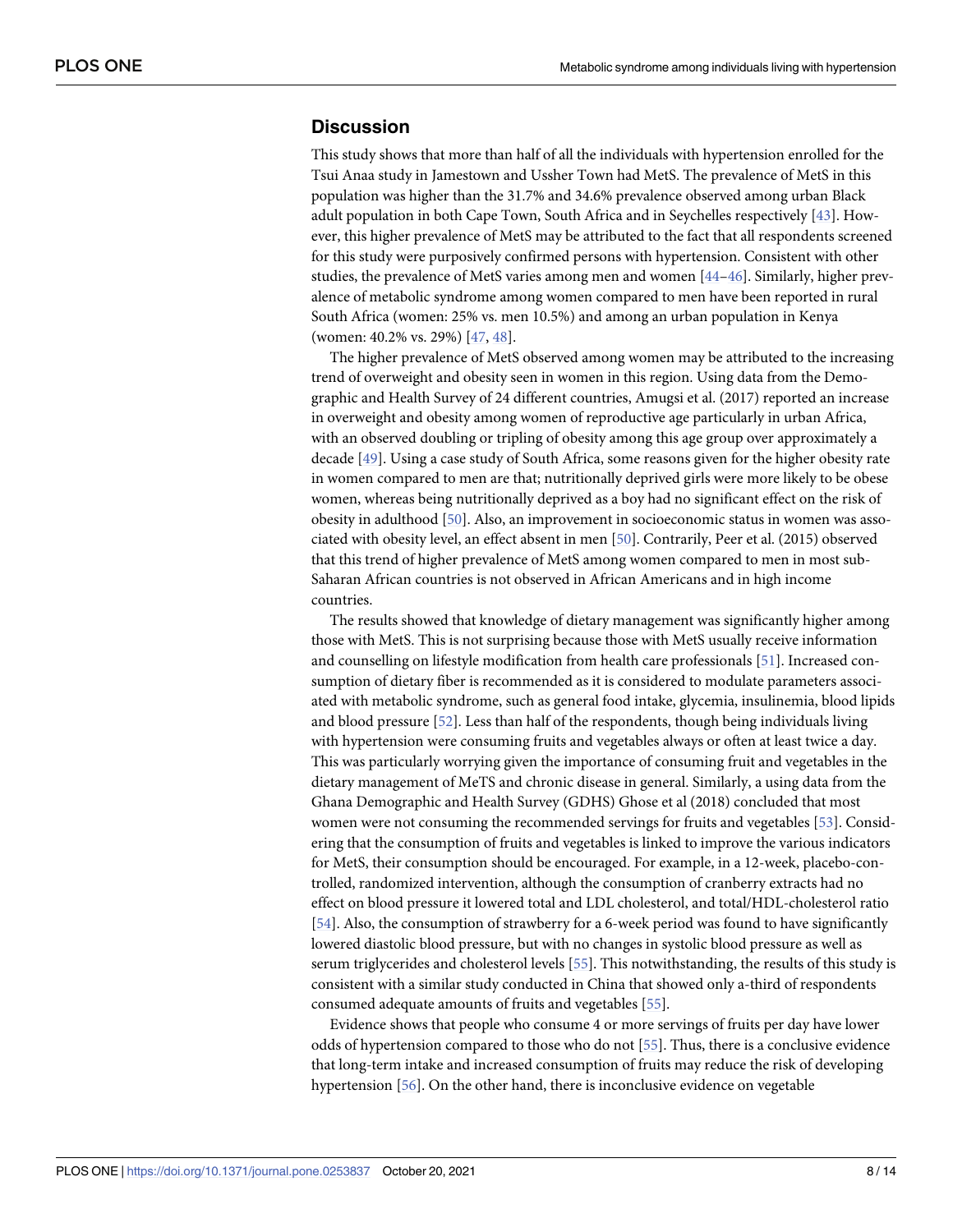<span id="page-8-0"></span>consumption and risk of hypertension, albeit the DASH recommends a 4-to 6 servings of vegetables per day [\[57\]](#page-12-0). Comparing the recommended intake of vegetable to the less than 30% of the respondents who consumed at least 2 servings of vegetable per day shows the inadequate consumption of vegetables among the study participants. A meta-analysis based on observational evidence concluded that the consumption of fruits and vegetables was associated with a significant decrease in the risk of MetS [[58](#page-12-0)]. However, adequate dose-response studies which provide consistent information on the constitution of adequate consumption of vegetable are limited.

Given that these were confirmed persons with hypertension, the proportion of respondents consuming excessive alcohol was relatively high. Whereas excessive intake of alcohol increases the risk of MetS, light to moderate intake of alcohol has been shown to have the potential to reduce the risk of hypertension and other NCDs [\[59\]](#page-12-0). The beneficial effect of light-moderate consumption of alcohol is however skewed towards the consumption of wines and can partly be linked with the presence of antioxidants (e.g., resveratrol) contained in wine [\[60\]](#page-12-0). This assertion is however not supported by other studies. McCann et al 2003 also stated that individuals consuming or preferring moderate amounts of wine over high intake of beer or spirits tend to have favourable sociodemographic and lifestyle behaviour (i.e., higher education and wealth, older age, more female than male, and eat a relatively healthier diets) that decreases their risk of NCDs [[61](#page-12-0)]. Thus, recommendations concerning consumption of light to moderate amount of alcohol as a presentation of hypertension and other NCDs remains highly controversial.

Smoking is considered to play a causal role in the development of MetS because it usually causes a rise in sympathetic activity and increases circulating cortisol, catecholamines, vasopression and growth hormone levels [\[62,](#page-12-0) [63\]](#page-12-0). This current study showed a lower proportion of persons with hypertension smoking (approximately 10.0%) compared to what has been reported among Hispanic, White, and African Americans in the USA [[64](#page-12-0)]. The findings further showed that a significantly higher proportion of individual without MetS were smoking compared to those with metabolic syndrome. This might be as a result of the awareness of multiple metabolic conditions of patients motivating them not to smoke. Evidence from a systematic review of randomized control trails shows that moderate intensity exercise prevents hypertension and/or help in the management of other NCDs including MetS [[65](#page-12-0)]. Hence the fact that only 30 percent of study participants engage in moderate-intensity physical activities needs attention.

More than half of the study participants had some knowledge concerning selected dietary recommendations for the management of hypertension. This shows a clear disconnect between the proportion of respondents with specific knowledge about dietary recommendation and the proportion consuming fruits and vegetables at least 2 times a day. This further buttress the fact that knowledge does not always translate into practice. There is ample evidence suggesting the benefits of dietary management of chronic diseases including metabolic syndrome, however, adherence to recommendations has proved unsuccessful in several studies. For example, a study showed that a higher proportion of hypertensives were reported to be heavy alcohol takers compared to normotensives [[66](#page-13-0)]. High rates of smoking, physical inactivity couple with poor dietary habits have been reported among known hypertensives in several other population-based studies [[67](#page-13-0), [68](#page-13-0)].

A study conducted in the same research communities showed that the built environment in these communities can be described as 'obesogenic [\[69](#page-13-0)]. Like most urban poor communities, the options for fruits, vegetables and the availability of physical activities spaces are very limited. On the contrary, there is an abundance of out of home cooked foods and convenience stores selling high fatty and sweeten foods and snacks [[27](#page-11-0)]. Hence, the nature of these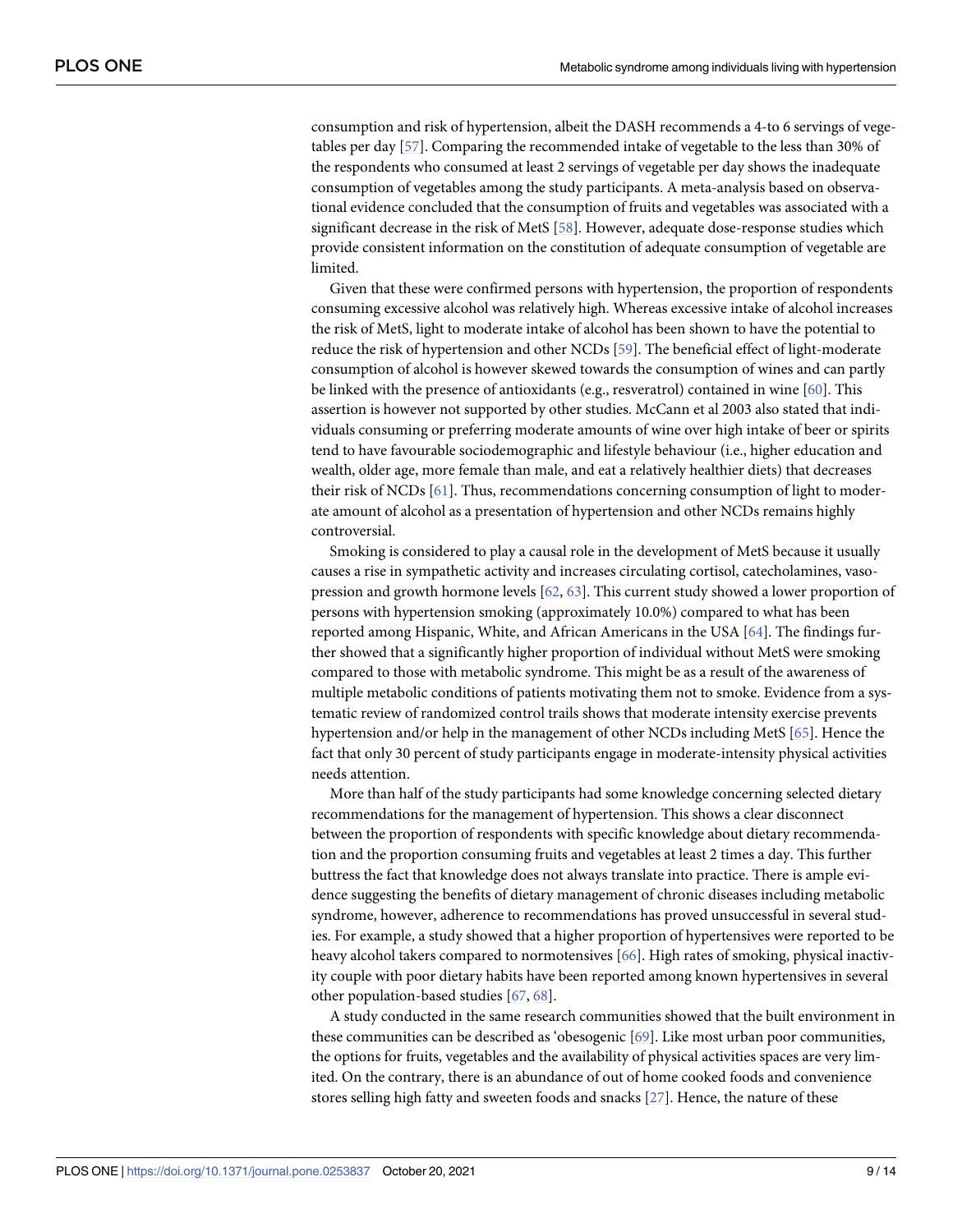communities increases the risk of MetS. Therefore, it is important that appropriate intervention strategies are put in place to address this obesogenic environment.

This study has some limitations. The study population was not representative of the entire population of the two communities, as the selection and recruitment of the respondents into the study were based on non-random sampling (i.e., purposive sampling). Therefore, the findings should be interpreted with caution. This study was also based on small sample size and this limited rigorous analysis. This may explain why some of the risk behaviours were not significantly associated with MetS as other studies have reported. Additionally, given the crosssectional nature of study, we could only provide evidence of associations and did not make any evidence about causality. Finally, the MetS prevalence reported in this study was not standardized; there is a possibility of over-estimation of the actual prevalence of MetS in these communities.

## **Conclusion**

Although MetS is not routinely checked in the current health screening in Ghana, this study demonstrates that more than half of individuals with hypertension in resource-poor urban communities in Accra showed evidence of MetS. The study also observed poor dietary and lifestyle behaviours as well poor adherence to prescribed antihypertensive medications which can further lead to metabolic abnormalities. There is, therefore, the need to manage patients with hypertension and metabolic syndrome in poor resource communities with an integrated therapeutic approach with both pharmacological and non-pharmacological interventions targeting the promotion of medication adherence, encourage the DASH concept and engaging in physical activities. There is also a critical need for social and health protection interventions to support the most disadvantaged community members who cannot afford 'the healthy lifestyles' required for NCD risk reduction.

## **Acknowledgments**

The authors are grateful to the participants and the field assistants for their support during the data collection.

## **Author Contributions**

**Conceptualization:** Aaron Kobina Christian, Ama de-Graft Aikins.

**Data curation:** Aaron Kobina Christian, Sandra Boatemaa Kushitor.

**Formal analysis:** Aaron Kobina Christian, Olutobi Adekunle Sanuade, Sandra Boatemaa Kushitor, Charles Agyemang.

**Funding acquisition:** Ama de-Graft Aikins.

**Methodology:** Aaron Kobina Christian, Olutobi Adekunle Sanuade.

**Supervision:** Charles Agyemang, Ama de-Graft Aikins.

- **Writing – original draft:** Aaron Kobina Christian, Olutobi Adekunle Sanuade, Sandra Boatemaa Kushitor, Mawuli Kushitor, Irene Kretchy, Charles Agyemang, Ama de-Graft Aikins.
- **Writing – review & editing:** Aaron Kobina Christian, Olutobi Adekunle Sanuade, Sandra Boatemaa Kushitor, Mawuli Kushitor, Irene Kretchy, Charles Agyemang, Ama de-Graft Aikins.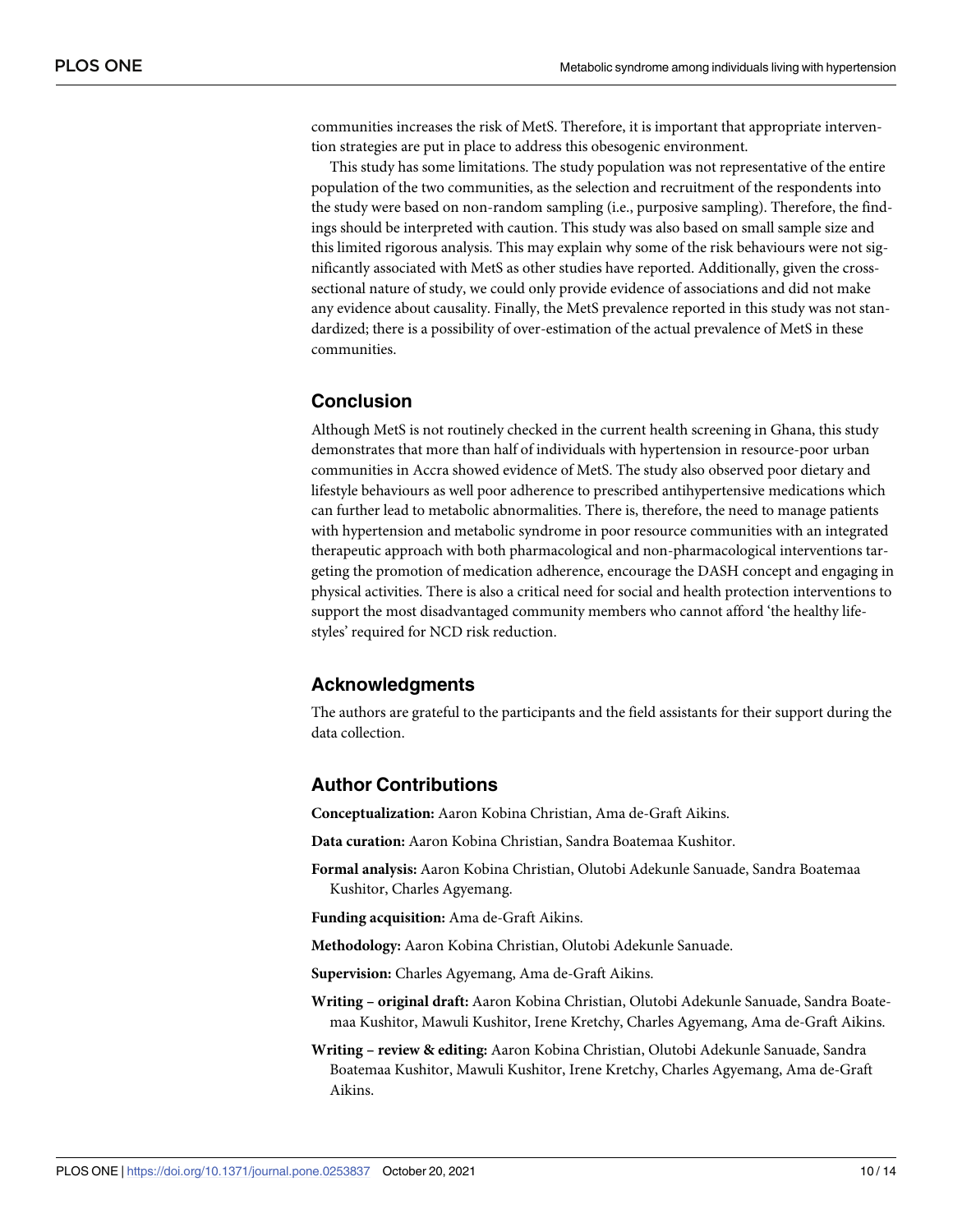#### <span id="page-10-0"></span>**References**

- **[1](#page-1-0).** Isomaa B, Almgren P, Tuomi T, Forsén B, Lahti K, Nissén M, et al. Cardiovascular morbidity and mortality associated with the metabolic syndrome. Diabetes Care. 2001; [https://doi.org/10.2337/diacare.24.4.](https://doi.org/10.2337/diacare.24.4.683) [683](https://doi.org/10.2337/diacare.24.4.683) PMID: [11315831](http://www.ncbi.nlm.nih.gov/pubmed/11315831)
- **[2](#page-2-0).** Alberti KGMM, Zimmet P, Shaw J. The metabolic syndrome—a new worldwide definition. Lancet. 2005; 366(9491):1059–62. [https://doi.org/10.1016/S0140-6736\(05\)67402-8](https://doi.org/10.1016/S0140-6736%2805%2967402-8) PMID: [16182882](http://www.ncbi.nlm.nih.gov/pubmed/16182882)
- **3.** Vrieze A, Van Nood E, Holleman F, Salojärvi J, Kootte RS, Bartelsman JFWM, et al. Transfer of intestinal microbiota from lean donors increases insulin sensitivity in individuals with metabolic syndrome. Gastroenterology. 2012; <https://doi.org/10.1053/j.gastro.2012.06.031> PMID: [22728514](http://www.ncbi.nlm.nih.gov/pubmed/22728514)
- **4.** Eckel RH, Grundy SM, Zimmet PZ. The metabolic syndrome. In: Lancet. 2005.
- **5.** Grundy SM. Pre-diabetes, metabolic syndrome, and cardiovascular risk. Journal of the American College of Cardiology. 2012. <https://doi.org/10.1016/j.jacc.2011.08.080> PMID: [22322078](http://www.ncbi.nlm.nih.gov/pubmed/22322078)
- **6.** Ruderman NB, Carling D, Prentki M, Cacicedo JM. AMPK, insulin resistance, and the metabolic syndrome. Journal of Clinical Investigation. 2013. <https://doi.org/10.1172/JCI67227> PMID: [23863634](http://www.ncbi.nlm.nih.gov/pubmed/23863634)
- **7.** Kaur J. A comprehensive review on metabolic syndrome. Cardiology Research and Practice. 2014. <https://doi.org/10.1155/2014/943162> PMID: [24711954](http://www.ncbi.nlm.nih.gov/pubmed/24711954)
- **8.** Garg PK, Biggs ML, Carnethon M, Ix JH, Criqui MH, Britton KA, et al. Metabolic syndrome and risk of incident peripheral artery disease: The cardiovascular health study. Hypertension. 2014; [https://doi.org/](https://doi.org/10.1161/HYPERTENSIONAHA.113.01925) [10.1161/HYPERTENSIONAHA.113.01925](https://doi.org/10.1161/HYPERTENSIONAHA.113.01925) PMID: [24191289](http://www.ncbi.nlm.nih.gov/pubmed/24191289)
- **[9](#page-1-0).** Sutherland LL, Simonson S, Weiler DM, Reis J, Channel A. The relationship of metabolic syndrome and health-promoting lifestyle profiles of Latinos in the Northwest. Hisp Heal Care Int. 2014; [https://doi.](https://doi.org/10.1891/1540-4153.12.3.130) [org/10.1891/1540-4153.12.3.130](https://doi.org/10.1891/1540-4153.12.3.130) PMID: [25239209](http://www.ncbi.nlm.nih.gov/pubmed/25239209)
- **[10](#page-1-0).** de-Graft Aikins A, Unwin N, Agyemang C, Allotey P, Campbell C, Arhinful D. Tackling Africa's chronic disease burden: From the local to the global. Globalization and Health. 2010. [https://doi.org/10.1186/](https://doi.org/10.1186/1744-8603-6-5) [1744-8603-6-5](https://doi.org/10.1186/1744-8603-6-5) PMID: [20403167](http://www.ncbi.nlm.nih.gov/pubmed/20403167)
- **[11](#page-1-0).** Unwin N, Setel P, Rashid S, Mugusi F, Mbanya JC, Kitange H, et al. Noncommunicable diseases in sub-Saharan Africa: Where do they feature in the health research agenda? Bulletin of the World Health Organization. 2001. PMID: [11693977](http://www.ncbi.nlm.nih.gov/pubmed/11693977)
- **12.** Ezzati M, Vander Hoorn S, Lawes CMM, Leach R, James WPT, Lopez AD, et al. Rethinking the "diseases of affluence" paradigm: Global patterns of nutritional risks in relation to economic development. PLoS Med. 2005;
- **13.** Mensah GA. Ischaemic heart disease in Africa. Heart. 2008. <https://doi.org/10.1136/hrt.2007.136523> PMID: [18552223](http://www.ncbi.nlm.nih.gov/pubmed/18552223)
- **14.** Parkin DM, Sitas F, Chirenje M, Stein L, Abratt R, Wabinga H. Part I: Cancer in Indigenous Africans-burden, distribution, and trends. The Lancet Oncology. 2008.
- **15.** Connor MD, Walker R, Modi G, Warlow CP. Burden of stroke in black populations in sub-Saharan Africa. Lancet Neurology. 2007. [https://doi.org/10.1016/S1474-4422\(07\)70002-9](https://doi.org/10.1016/S1474-4422%2807%2970002-9) PMID: [17303533](http://www.ncbi.nlm.nih.gov/pubmed/17303533)
- **[16](#page-1-0).** Folb N, Timmerman V, Levitt NS, Steyn K, Bachmann MO, Lund C, et al. Multimorbidity, control and treatment of noncommunicable diseases among primary healthcare attenders in the Western Cape, South Africa. South African Med J. 2015; <https://doi.org/10.7196/samjnew.8794> PMID: [26449692](http://www.ncbi.nlm.nih.gov/pubmed/26449692)
- **[17](#page-1-0).** Popkin B, reviews MS-O, 2013 undefined. New dynamics in global obesity facing low-and middleincome countries. Wiley Online Libr [Internet]. [cited 2019 Dec 12]; [https://onlinelibrary.wiley.com/doi/](https://onlinelibrary.wiley.com/doi/abs/10.1111/obr.12102) [abs/10.1111/obr.12102](https://onlinelibrary.wiley.com/doi/abs/10.1111/obr.12102)
- **[18](#page-1-0).** BeLue R, Okoror TA, Iwelunmor J, Taylor KD, Degboe AN, Agyemang C, et al. An overview of cardiovascular risk factor burden in sub-Saharan African countries: A socio-cultural perspective. Globalization and Health. 2009. <https://doi.org/10.1186/1744-8603-5-10> PMID: [19772644](http://www.ncbi.nlm.nih.gov/pubmed/19772644)
- **19.** Kaufman JS, Owoaje EE, James SA, Rotimi CN, Cooper RS. Determinants of hypertension in West Africa: Contribution of anthropometric and dietary factors to urban-rural and socioeconomic gradients. Am J Epidemiol. 1996; <https://doi.org/10.1093/oxfordjournals.aje.a008708> PMID: [8651219](http://www.ncbi.nlm.nih.gov/pubmed/8651219)
- **20.** Allender S, Wickramasinghe K, Goldacre M, Matthews D, Katulanda P. Quantifying urbanization as a risk factor for noncommunicable disease. J Urban Heal. 2011; [https://doi.org/10.1007/s11524-011-](https://doi.org/10.1007/s11524-011-9586-1) [9586-1](https://doi.org/10.1007/s11524-011-9586-1) PMID: [21638117](http://www.ncbi.nlm.nih.gov/pubmed/21638117)
- **21.** Kadiri S, Walker O, Salako BL, Akinkugbe O. Blood pressure, hypertension and correlates in urbanised workers in Ibadan, Nigeria: A revisit. J Hum Hypertens. 1999; <https://doi.org/10.1038/sj.jhh.1000722> PMID: [9928748](http://www.ncbi.nlm.nih.gov/pubmed/9928748)
- **22.** Allender S, Lacey B, Webster P, Rayner M, Deepa M, Scarborough P, et al. Level of urbanization and noncommunicable disease risk factors in Tamil Nadu, India. Bull World Health Organ. 2010; [https://doi.](https://doi.org/10.2471/BLT.09.065847) [org/10.2471/BLT.09.065847](https://doi.org/10.2471/BLT.09.065847) PMID: [20431794](http://www.ncbi.nlm.nih.gov/pubmed/20431794)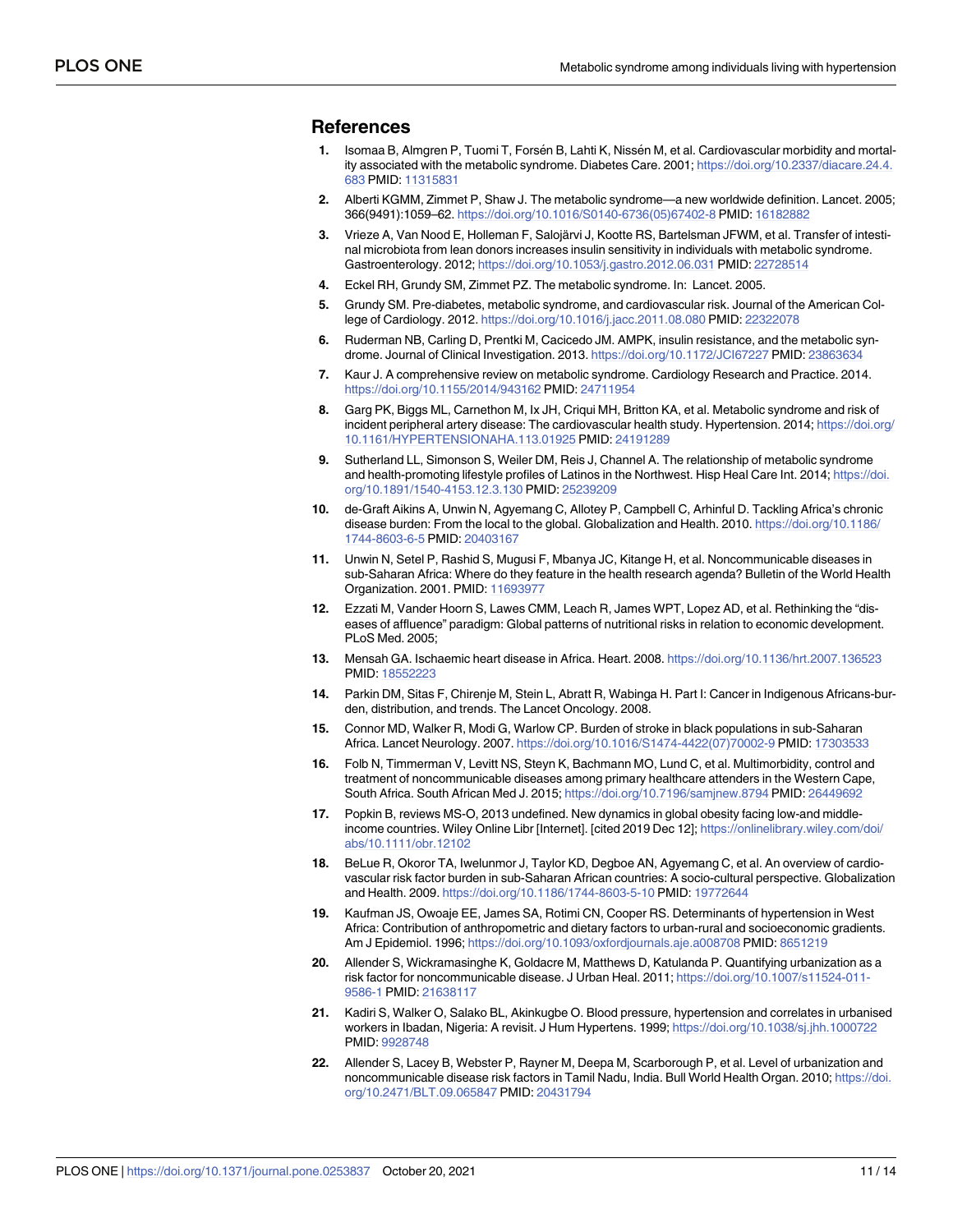- <span id="page-11-0"></span>**[23](#page-1-0).** Popkin BM. Nutrition Transition and Obesity in the Developing World. J Nutr [Internet]. 2001 [cited 2020 May 31]; Volume 131(3):871S–873S. <https://academic.oup.com/jn/article/131/3/871S/4687031> [https://](https://doi.org/10.1093/jn/131.3.871S) [doi.org/10.1093/jn/131.3.871S](https://doi.org/10.1093/jn/131.3.871S) PMID: [11238777](http://www.ncbi.nlm.nih.gov/pubmed/11238777)
- **[24](#page-1-0).** Bosu WK. A comprehensive review of the policy and programmatic response to chronic non-communicable disease in Ghana. Ghana Med J. 2012; 46(2):69–78. PMID: [23661820](http://www.ncbi.nlm.nih.gov/pubmed/23661820)
- **[25](#page-1-0).** Alwan A. Global status report on noncommunicable diseases. World Health Organization. 2010.
- **[26](#page-1-0).** Agyemang C. Rural and urban differences in blood pressure and hypertension in Ghana, West Africa. Public Health. 2006;
- **[27](#page-1-0).** De-Graft Aikins A, Kushitor M, Koram K, Gyamfi S, Ogedegbe G. Chronic non-communicable diseases and the challenge of universal health coverage: Insights from community-based cardiovascular disease research in urban poor communities in Accra, Ghana. BMC Public Health. 2014. [https://doi.org/10.](https://doi.org/10.1186/1471-2458-14-S2-S3) [1186/1471-2458-14-S2-S3](https://doi.org/10.1186/1471-2458-14-S2-S3) PMID: [25082497](http://www.ncbi.nlm.nih.gov/pubmed/25082497)
- **[28](#page-1-0).** Alberti KGMM, Zimmet P, Shaw J. Metabolic syndrome—a new world-wide definition. A consensus statement from the international diabetes federation. Diabet Med. 2006; 23(5):469–80. [https://doi.org/](https://doi.org/10.1111/j.1464-5491.2006.01858.x) [10.1111/j.1464-5491.2006.01858.x](https://doi.org/10.1111/j.1464-5491.2006.01858.x) PMID: [16681555](http://www.ncbi.nlm.nih.gov/pubmed/16681555)
- **[29](#page-1-0).** de-Graft Aikins A, Kushitor M, Kushitor SB, Sanuade O, Asante PY, Sakyi L, et al. Building cardiovascular disease competence in an urban poor Ghanaian community: A social psychology of participation approach. J Community Appl Soc Psychol. 2020;
- **[30](#page-1-0).** Awuah R, Anarfi J, Agyemang C, Ogedegbe G, de-Graft Aikins A. Prevalence, awareness, treatment and control of hypertension in. J Hypertens. 2014; 32(6):1203–10. [https://doi.org/10.1097/HJH.](https://doi.org/10.1097/HJH.0000000000000165) [0000000000000165](https://doi.org/10.1097/HJH.0000000000000165) PMID: [24721931](http://www.ncbi.nlm.nih.gov/pubmed/24721931)
- **[31](#page-3-0).** Afrifa-Anane E, Agyemang C, Codjoe SNA, Ogedegbe G, De-Graft Aikins A. The association of physical activity, body mass index and the blood pressure levels among urban poor youth in Accra, Ghana. BMC Public Health. 2015; <https://doi.org/10.1186/s12889-015-1546-3> PMID: [25881047](http://www.ncbi.nlm.nih.gov/pubmed/25881047)
- **32.** Boatemaa S, Badasu DM, De-Graft Aikins A. Food beliefs and practices in urban poor communities in Accra: Implications for health interventions. BMC Public Health. 2018 Apr 2; 18(1). [https://doi.org/10.](https://doi.org/10.1186/s12889-018-5336-6) [1186/s12889-018-5336-6](https://doi.org/10.1186/s12889-018-5336-6) PMID: [29609589](http://www.ncbi.nlm.nih.gov/pubmed/29609589)
- **[33](#page-1-0).** Dake FAA, Thompson AL, Ng SW, Agyei-Mensah S, Codjoe SNA. The Local Food Environment and Body Mass Index among the Urban Poor in Accra, Ghana. J Urban Heal. 2016 Jun 1; 93(3):438–55. <https://doi.org/10.1007/s11524-016-0044-y> PMID: [27091736](http://www.ncbi.nlm.nih.gov/pubmed/27091736)
- **[34](#page-2-0).** Perloff D, Grim C, Flack J, Frohlich ED, Hill M, McDonald M, et al. Human blood pressure: Determination by sphygmomanometry. Circulation. 1993; <https://doi.org/10.1161/01.cir.88.5.2460> PMID: [8222141](http://www.ncbi.nlm.nih.gov/pubmed/8222141)
- **[35](#page-2-0).** Sanuade OA, Boatemaa S, Kushitor MK. Hypertension prevalence, awareness, treatment and control in Ghanaian population: Evidence from the Ghana demographic and health survey. PLoS One. 2018 Nov 1; 13(11).
- **[36](#page-2-0).** Simmons RK, Alberti KGMM, Gale EAM, Colagiuri S, Tuomilehto J, Qiao Q, et al. The metabolic syndrome: Useful concept or clinical tool? Report of a WHO expert consultation. Vol. 53, Diabetologia. 2010. p. 600–5.
- **[37](#page-3-0).** Takamiya T, Zaky WR, Edmundowics D, Kadowaki T, Ueshima H, Kuller LH, et al. World Health Organization-Defined Metabolic Syndrome Is a Better Predictor of Coronary Calcium Than the Adult Treatment Panel III Criteria in American Men Aged 40–49 Years [Internet]. Am Diabetes Assoc. 2004 [cited 2021 Apr 6]. <https://care.diabetesjournals.org/content/27/12/2977.short>
- **[38](#page-3-0).** Sundell L, Salomaa V, Vartiainen E, Poikolainen K, Laatikainen T. Increased stroke risk is related to a binge drinking habit. Stroke. 2008 Dec 1; 39(12):3179–84. [https://doi.org/10.1161/STROKEAHA.108.](https://doi.org/10.1161/STROKEAHA.108.520817) [520817](https://doi.org/10.1161/STROKEAHA.108.520817) PMID: [18832741](http://www.ncbi.nlm.nih.gov/pubmed/18832741)
- **[39](#page-3-0).** Hamilton LC. Multilevel and Mixed-Effects Modeling. Stat with STATA Version 12 Int Ed. 2013;
- **[40](#page-3-0).** Fezeu L, Balkau B, Kengne AP, Sobngwi E, Mbanya JC. Metabolic syndrome in a sub-Saharan African setting: Central obesity may be the key determinant. Atherosclerosis. 2007 Jul 1; 193(1):70–6. [https://](https://doi.org/10.1016/j.atherosclerosis.2006.08.037) [doi.org/10.1016/j.atherosclerosis.2006.08.037](https://doi.org/10.1016/j.atherosclerosis.2006.08.037) PMID: [17011567](http://www.ncbi.nlm.nih.gov/pubmed/17011567)
- **[41](#page-3-0).** Adegoke OA, Adedoyin RA, Balogun MO, Adebayo RA, Bisiriyu LA, Salawu AA. Prevalence of Metabolic Syndrome in a Rural Community in Nigeria. liebertpub.com [Internet]. 2010 Feb 1 [cited 2021 Apr 12]; 8(1):59–62. [www.liebertpub.com](http://www.liebertpub.com)
- **[42](#page-3-0).** Ulasi II, Ijoma CK, Onodugo OD. A community-based study of hypertension and cardio-metabolic syndrome in semi-urban and rural communities in Nigeria. BMC Health Serv Res. 2010; 10. [https://doi.org/](https://doi.org/10.1186/1472-6963-10-71) [10.1186/1472-6963-10-71](https://doi.org/10.1186/1472-6963-10-71) PMID: [20302648](http://www.ncbi.nlm.nih.gov/pubmed/20302648)
- **[43](#page-7-0).** Peer N, Lombard C, Steyn K, Levitt N. High prevalence of metabolic syndrome in the Black population of Cape Town: The Cardiovascular Risk in Black South Africans (CRIBSA) study. Eur J Prev Cardiol. 2015; <https://doi.org/10.1177/2047487314549744> PMID: [25208906](http://www.ncbi.nlm.nih.gov/pubmed/25208906)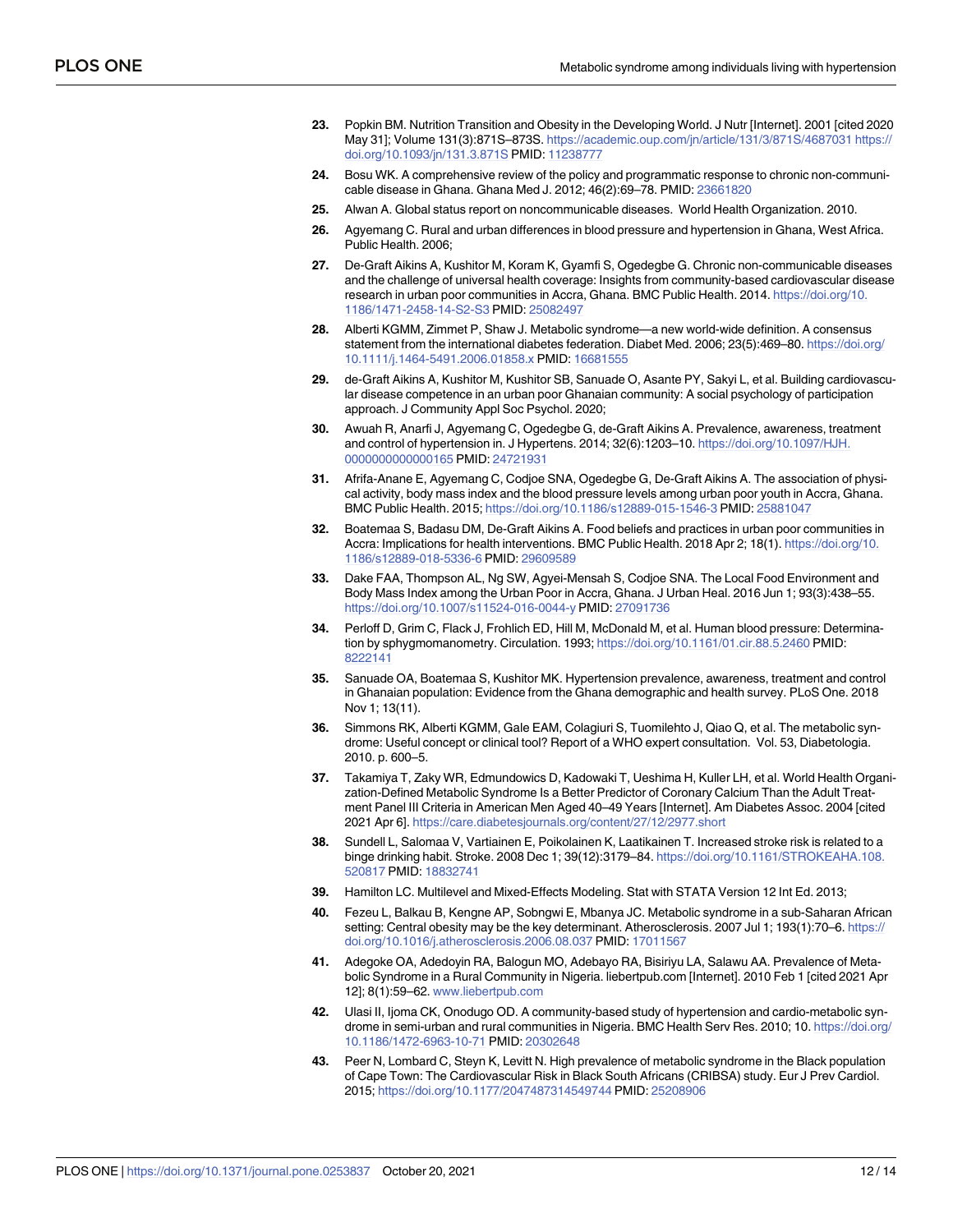- <span id="page-12-0"></span>**[44](#page-7-0).** Oh JY, Hong YS, Sung YA, Barrett-Connor E. Prevalence and factor analysis of metabolic syndrome in an urban Korean population. Diabetes Care. 2004;
- **45.** Gyakobo M, Amoah AGB, Martey-Marbell DA, Snow RC. Prevalence of the metabolic syndrome in a rural population in Ghana. BMC Endocr Disord. 2012;
- **[46](#page-7-0).** Kow Nanse Arthur F, Adu-Frimpong M, Osei-Yeboah J, Obu Mensah F, Owusu L. The prevalence of metabolic syndrome and its predominant components among pre-and postmenopausal Ghanaian women. BMC Res Notes. 2013;
- **[47](#page-7-0).** Motala AA, Esterhuizen T, Pirie FJ, Omar MAK. The prevalence of metabolic syndrome and determination of the optimal waist circumference cutoff points in a rural South African community. Diabetes Care. 2011;
- **[48](#page-7-0).** Kaduka LU, Kombe Y, Kenya E, Kuria E, Bore JK, Bukania ZN, et al. Prevalence of Metabolic Syndrome among an Urban Population in Kenya. Diabetes Care. 2012; <https://doi.org/10.2337/dc11-0537> PMID: [22374643](http://www.ncbi.nlm.nih.gov/pubmed/22374643)
- **[49](#page-7-0).** Amugsi DA, Dimbuene ZT, Mberu B, Muthuri S, Ezeh AC. Prevalence and time trends in overweight and obesity among urban women: An analysis of demographic and health surveys data from 24 African countries, 1991–2014. BMJ Open. 2017;. <https://doi.org/10.1136/bmjopen-2017-017344> PMID: [29079606](http://www.ncbi.nlm.nih.gov/pubmed/29079606)
- **[50](#page-7-0).** Case A, Menendez A. Sex differences in obesity rates in poor countries: Evidence from South Africa. Econ Hum Biol. 2009; <https://doi.org/10.1016/j.ehb.2009.07.002> PMID: [19664973](http://www.ncbi.nlm.nih.gov/pubmed/19664973)
- **[51](#page-7-0).** Moon H, Hj K. How to encourage patients with metabolic syndrome to lead a healthy lifestyle? Vol. 1, Insights Nutr Metabol. Allied Academies; 2017.
- **[52](#page-7-0).** Delzenne N, & PC-CO in CN, 2005 undefined. A place for dietary fibre in the management of the metabolic syndrome. journals.lww.com [Internet]. [cited 2021 Apr 7]; [https://journals.lww.com/co](https://journals.lww.com/co-clinicalnutrition/Fulltext/2005/11000/A_place_for_dietary_fibre_in_the_management_of_the.10.aspx)[clinicalnutrition/Fulltext/2005/11000/A\\_place\\_for\\_dietary\\_fibre\\_in\\_the\\_management\\_of\\_the.10.aspx](https://journals.lww.com/co-clinicalnutrition/Fulltext/2005/11000/A_place_for_dietary_fibre_in_the_management_of_the.10.aspx)
- **[53](#page-7-0).** Ghose B, Yaya S. Fruit and vegetable consumption and anemia among adult non-pregnant women: Ghana Demographic and Health Survey. PeerJ. 2018; <https://doi.org/10.7717/peerj.4414> PMID: [29492346](http://www.ncbi.nlm.nih.gov/pubmed/29492346)
- **[54](#page-7-0).** Lee IT, Chan YC, Lin CW, Lee WJ, Sheu WHH. Effect of cranberry extracts on lipid profiles in subjects with type 2 diabetes. Diabet Med. 2008; <https://doi.org/10.1111/j.1464-5491.2008.02588.x> PMID: [19046248](http://www.ncbi.nlm.nih.gov/pubmed/19046248)
- **[55](#page-7-0).** Amani R. Flavonoid-rich beverage effects on lipid profile and blood pressure in diabetic patients. World J Diabetes. 2014; <https://doi.org/10.4239/wjd.v5.i6.962> PMID: [25512803](http://www.ncbi.nlm.nih.gov/pubmed/25512803)
- **[56](#page-7-0).** Borgi L, Muraki I, Satija A, Willett WC, Rimm EB, Forman JP. Fruit and Vegetable Consumption and the Incidence of Hypertension in Three Prospective Cohort Studies. Hypertension. 2016; [https://doi.org/10.](https://doi.org/10.1161/HYPERTENSIONAHA.115.06497) [1161/HYPERTENSIONAHA.115.06497](https://doi.org/10.1161/HYPERTENSIONAHA.115.06497) PMID: [26644239](http://www.ncbi.nlm.nih.gov/pubmed/26644239)
- **[57](#page-8-0).** Geaney F, Fitzgerald S, Harrington JM, Kelly C, Greiner BA, Perry IJ. Nutrition knowledge, diet quality and hypertension in a working population. Prev Med Reports. 2015;
- **[58](#page-8-0).** Tian Y, Su L, Wang J, Duan X, Jiang X. Fruit and vegetable consumption and risk of the metabolic syndrome: A meta-analysis. Public Health Nutrition. 2018. <https://doi.org/10.1017/S136898001700310X> PMID: [29151369](http://www.ncbi.nlm.nih.gov/pubmed/29151369)
- **[59](#page-8-0).** Hines LM, Rimm EB. Moderate alcohol consumption and coronary heart disease: A review. Postgraduate Medical Journal. 2001. <https://doi.org/10.1136/pmj.77.914.747> PMID: [11723311](http://www.ncbi.nlm.nih.gov/pubmed/11723311)
- **[60](#page-8-0).** Djousse´ L, Arnett DK, Eckfeldt JH, Province MA, Singer MR, Ellison RC. Alcohol consumption and metabolic syndrome: Does the type of beverage matter? Obes Res. 2004; [https://doi.org/10.1038/oby.](https://doi.org/10.1038/oby.2004.174) [2004.174](https://doi.org/10.1038/oby.2004.174) PMID: [15483202](http://www.ncbi.nlm.nih.gov/pubmed/15483202)
- **[61](#page-8-0).** McCann SE, Sempos C, Freudenheim JL, Muti P, Russell M, Nochajski TH, et al. Alcoholic beverage preference and characteristics of drinkers and nondrinkers in western New York (United States). Nutr Metab Cardiovasc Dis. 2003;
- **[62](#page-8-0).** Chiolero A, Faeh D, Paccaud F, Cornuz J. Consequences of smoking for body weight, body fat distribution, and insulin resistance. American Journal of Clinical Nutrition. 2008.
- **[63](#page-8-0).** Balhara YPS. Tobacco and metabolic syndrome. Indian J Endocrinol Metab. 2012; [https://doi.org/10.](https://doi.org/10.4103/2230-8210.91197) [4103/2230-8210.91197](https://doi.org/10.4103/2230-8210.91197) PMID: [22276256](http://www.ncbi.nlm.nih.gov/pubmed/22276256)
- **[64](#page-8-0).** Liu X, Zhu T, Manojlovich M, Cohen HW, Tsilimingras D. Racial/ethnic disparity in the associations of smoking status with uncontrolled hypertension subtypes among hypertensive subjects. PLoS One. 2017 Aug 1; 12(8). <https://doi.org/10.1371/journal.pone.0182807> PMID: [28793323](http://www.ncbi.nlm.nih.gov/pubmed/28793323)
- **[65](#page-8-0).** Ghadieh AS, Saab B. Evidence for exercise training in the management of hypertension in adults. Canadian Family Physician. 2015. PMID: [25927108](http://www.ncbi.nlm.nih.gov/pubmed/25927108)